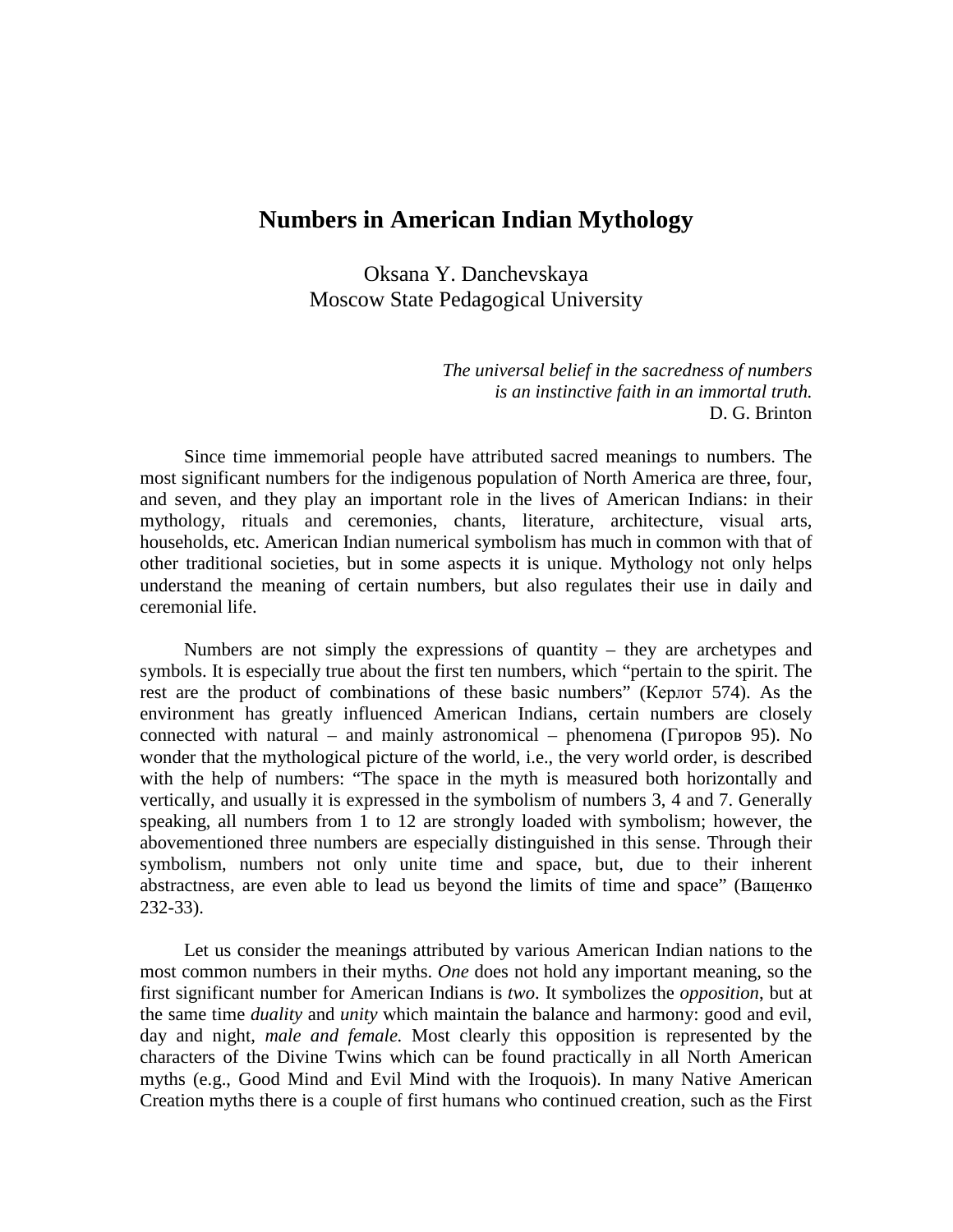Man and the First Woman of the Navajo (O'Bryan) or two sisters of Zia Pueblo (Williamson 72). The "law of supplements" plays an important role in the Navajo religion, where the balance is maintained precisely due to oppositions. "One well-known aspect of the Navajo creed is its essential duality ... good *is* evil, and evil is good. The difference between them lies in the presence or absence of control which, in its turn, entirely depends on the knowledge, for control is a ritual established long ago, but which is taught and trained" (Gladis 5-6). Moreover, "in all of North America except the southwest the belief recurs in one form or another that man is equipped with two kinds of soul"– a bodily and a "free" one which supplement each other (Hulkrantz 131).

## *Three* represents the *vertical picture of the world*. Man

lives in a space defined by the Heavens (the Upper World), the Earth (the Middle World) and the Underworld (the Lower World) ... These three substances are derived from human physiology and psychology, but in myths they form a stable image-symbolic picture of the world. The upper substance is defined by the movement of the sun and its highest visible point (zenith). The lower extreme point of the circular path of the sun is imaginary (unseen by us) and is called nadir … The center of the whole system of the universe is in the middle, and in mythology this center is called the Navel of the Earth, or the place of Creation. This is also the place where the personal consciousness of each of us resides. An individual in his mind is always located in the center of the world, he himself is the center of life. (Ващенко 36)

The significance of three is well illustrated by the Hopi mythology whose annual ritual cycle consists of three winter, three summer, and three autumn ceremonies (Waters 137, 198, 231). The Hopi also have three sacred sites, one of which, located in the east and dedicated to the sun, has three round stones "symbolizing the three previous worlds to which life was imparted by the sun" (Waters 43). According to the Hopi, there are three phases of dawn: "the purplish dawn-dusk when the shape of man is first outlined"; "the yellow light of dawn which reveals man's breath"; and finally "the red sunrise glow in which man stands proudly revealed in the fullness of his creation. The dawn of each new day and the dawn of each annual cycle endlessly repeat these three phases of all Creation and the dawn of life, the beginning of man's evolutionary journey" (Waters 137).

The most important number is *four*, the symbol of the *horizontal picture of the world*, which is most clearly represented among North American Indians: "In its essence, this symbolism stays for a cycle associated with fertility. Therefore, the horizontal picture of the world (the earth giving birth to fruit and living beings) looks exactly like a crossroads of four corners of the world. We know that there are also four ages of man, four seasons ... In traditional cultures, a separate range of axiological guiding associations was connected with each of the four directions" (Ващенко 35). Those *four cardinal directions* were not only associated with the four winds blowing from them, but had each its special color and an animal or bird, and sometimes even had a gender (Mooney 431).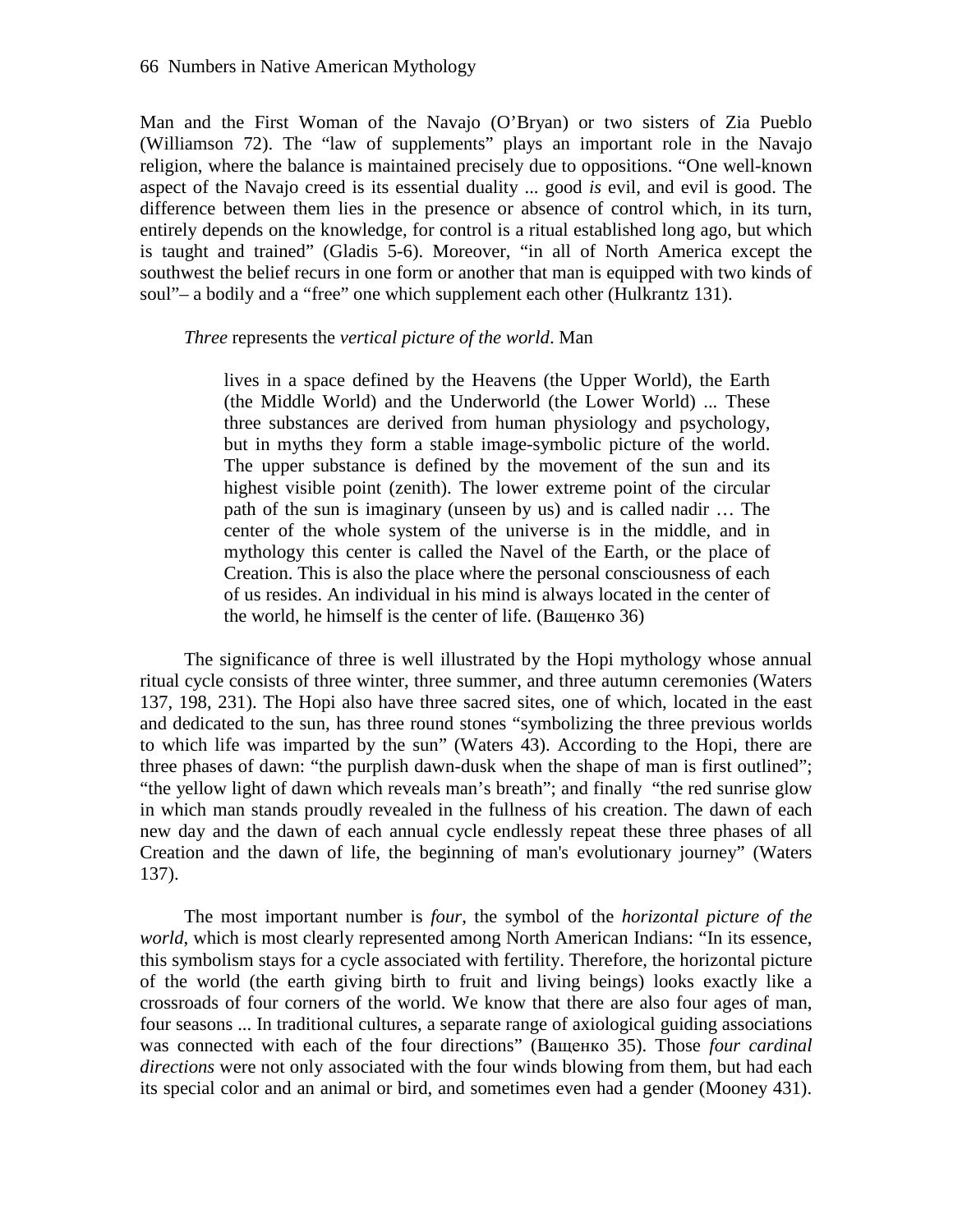They also appear in earth symbols of many tribes: a quadrangular earth suspended on four points of the Dakota; the earth with four tips of the Lenape Algonquin; a square with four spikes of the Sioux (Бауер et al 84-86). That's why during prayers and important events the smoke from the sacred pipe was offered in those four directions (Spence 125- 126).

Four also numbers the worlds – three previous ones and the present one, where we live (with the Hopi and Navajo), and the Zuni word for the earth "contains as a root the word for four"(Williamson 67). The Kalapuya mention four ages of creation as well ("Мифы" 405). The myths of many American Indian tribes directly or indirectly describe "an origin from four brothers, to have at some time been led by four leaders ... or in some manner to have connected the appearance and action of four important personages with its earliest traditional histories." For example, the Algonquin, Dakota, Creeks and Saux trace their origin from four ancestors (Brinton 78-80, 86). For the Hopi (as well as the Ojibwa, Algonquin, and some other tribes) this number also symbolizes the "four nations, four races" which "exist in the world and keep it in balance" (*Sayep*, et al. 84-86). The Hopi have four main religious societies. According to the myth, directed by Masaw, they made four migrations in the present world until they settled in the place of their residence, which was symbolically recorded on four tablets. In rituals they continue to use four colors of corn ears: "the yellow corn to the west, the blue to the south, the red to the east, and the white to the north" (Waters 195, 31, 235).

Four plays an important role in traditional American Indian architecture. The first four out of the twelve poles used for the construction of the sacred tipi for the girls' puberty rite of the Mescalero Apache represent the universe and reflect the history of Creation (Williamson 304). Generally, number four or its multiples are used in most ceremonies, and one of the most vivid examples of that may be the Sun Dance (both in terms of its duration and the number of poles for the ceremonial tipi), because, despite some differences between tribes, "each Sun Dance complex confirms the use of multiples of four" (Crawford and Kelley).

Moreover, this number reflects the *temporal structure of the world* that can be found in many myths and rituals all over North America: the most important phrases of prayers, chants and incantations are repeated four times, and

> crucial periods in the story last four days, four weeks, or four years. The Mescalero Apache say that man passes through four stages of life ... Hopis who are about to travel away from the village for a period of time spread four lines of cornmeal across their entranceway to seal the door. No one will enter while they are absent ... Throughout their lives, formulas such as these, related to the celestial sphere, guided the traditional behavior of Native American" (Williamson 299).

During the Creek festival which "wiped out the memory of all crimes but murder ... every dance, every invocation, every ceremony, was shaped and ruled by the application of the number four and its multiples in every imaginable relation" (Brinton 73-74). The Western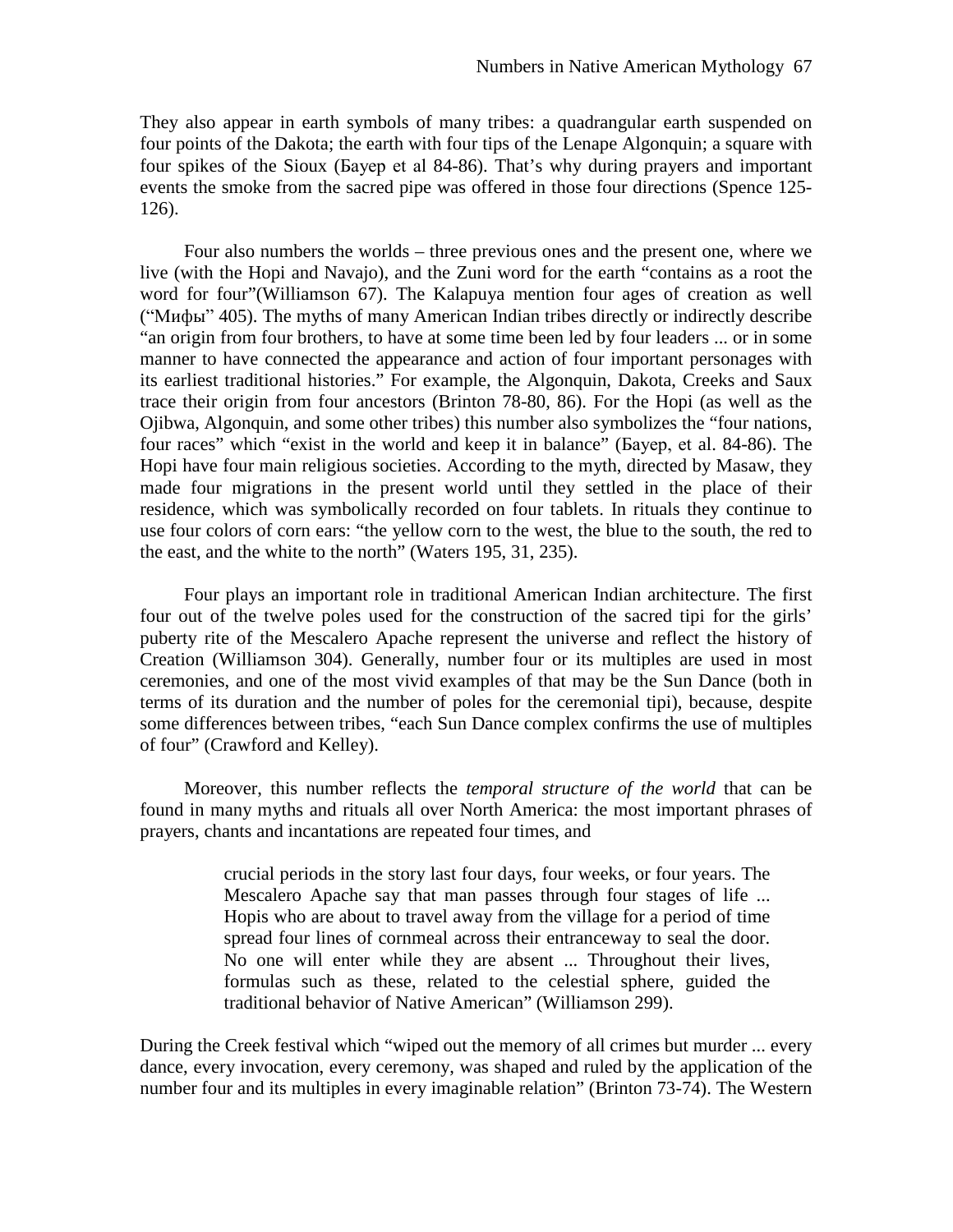Apache medicine man pronounced his spell four times, and to reinforce its action he used one of the four methods, three of which required the repetition of certain actions four times (Стукалин 218). According to Waters, "During Wuwuchim and other ceremonies the priests make four circuits around the village to reclaim this earth ceremonial in accordance with the universal plan"(24), and one of their myths tells how Spider Woman gathered soil of four colors – yellow, red, white and black, mixed it with her saliva and, having sung the Creation Song, from those pieces of soil created people in the image of her nephew Creator Sotuknang, and then – four more women in her own image, mates for the first four men (Waters 5). In the Seneca myth about a boy who overcame the magic by laughter, "the cycle of *four attempts* emphasizes the importance of the number four in Seneca folk-thought"; the main character "kills four animals in his attempts to learn to become a hunter, he overcomes four beasts at the spring, he finds four paths, each in one of the prime cardinal directions, he overcomes four magical guards of the trail" (Parker 170). Chiricahua Apache ceremonies are also full of appeals to four: pollen "is applied to the cheeks and head of the child four times and scattered clockwise to the cardinal directions" during the spring hair-cutting ceremony; the puberty ceremony lasts four nights, and its every cycle consists of four songs; masked dancers go round the fire four times, each time worshipping it, during Masked Dancers ceremony (Opler 18, 116, 127, 130, 274).

Four regulates the length of *lent* and *mourning*. During the Hopi migrations the person carrying a water jar for the whole clan (given by Masaw to provide them with water) had to pray and go without salt for four days before the new journey, and "for four more days he will pray and fast and go without sleep before planting the jar again." In the case of loss of the jar the members of the tribe had to have the purification rite for four days before making a new one (Waters 34). The Inuit, Creeks, Dakota, and Algonquin left the food for the dead on their graves for four days, as "all these nations and many others supposed that the journey to the land of souls was accomplished in that time," and "mourning for the dead was for four months or four years" (Brinton 75). If in the previous year someone died in the tribe, the Inuit winter solstice ceremony lasted *eight*  days (twice by four) instead of the normal five (see below) (Gill and Sullivan 207). According to the Yuchi and Sioux, a person has four souls (unlike the more common system comprising two souls – see above) (Hulkrantz 131).

Many Hopi ceremonies – Wuwuchim, Lakon, Maraw, the Flute ceremony, the Snake and Antelope ceremonies – last *sixteen* days (four times by four), and this period is divided into the first eight preparatory days and the following eight days of immediately rituals (Waters 137, 231, 234, 212, 218, 173). However, the biggest multiple of four, which has ritual significance, is *forty*."This was taken as a limit to the sacred dances of some Indian tribes, and by others as the highest number of chants to be employed in exorcising diseases"; it was also the maximum number of days for ritual purification, and women "of the upper Mississippi were held unclean the same length of time after childbirth" (Brinton 97).

*Five* is less frequent in myths, but it can also carry an important meaning. For the Kalapuya, five is the number used in sacred formulas ("Мифы" 405), and for many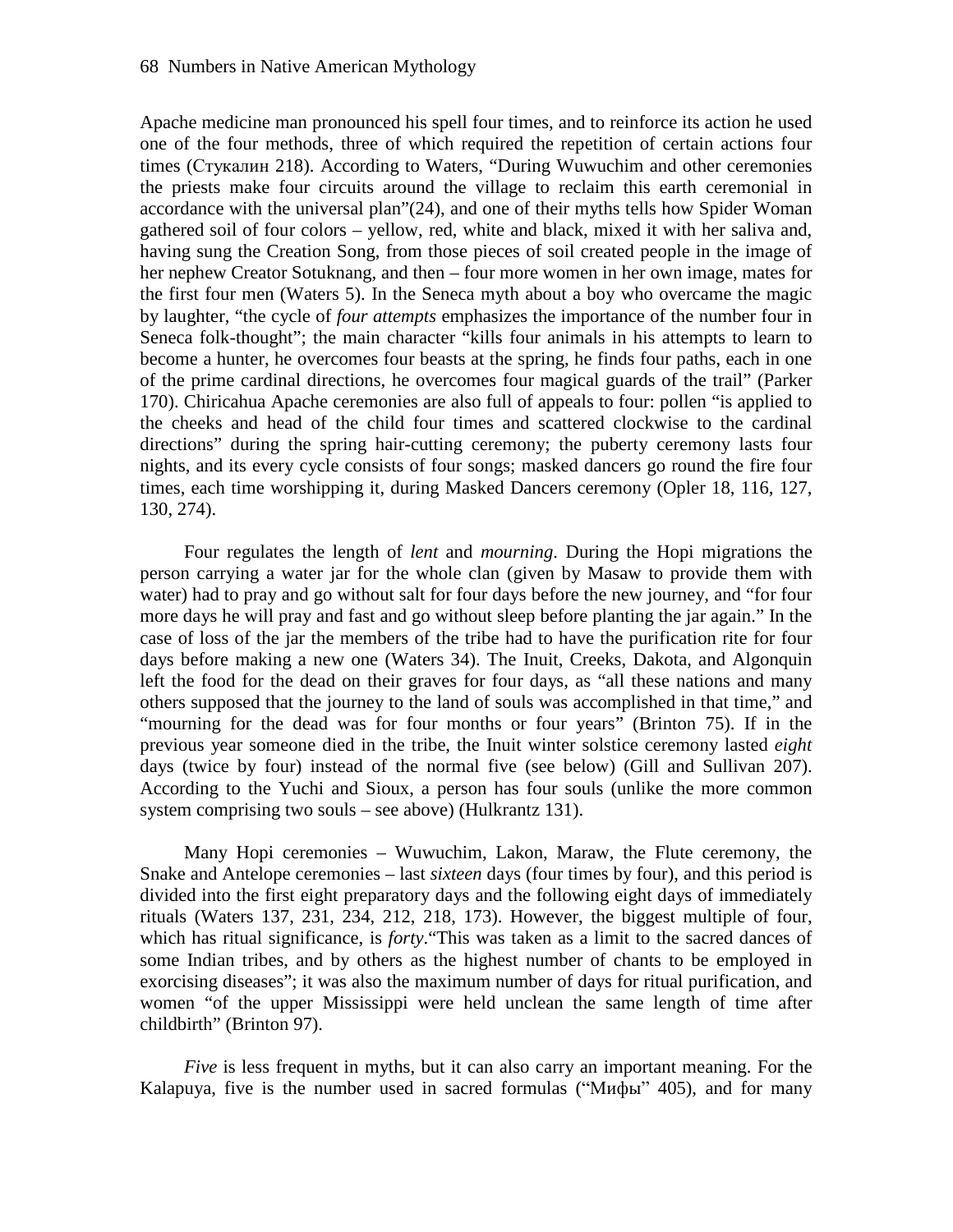Pueblos, as well as in a version of the Hopi myth, the number of the worlds is five: "four underground ones, and the fifth world, the world of the present" (Williamson 65). According to the Navajo and Hopi most traditional mythology, the world after the current one will be the fifth. Five also makes the *spatial picture of the world*, i.e. the four cardinal directions and their intersection – the above-mentioned Navel of the Earth – and that's why the ceremonies of several American Indian tribes last five days (the winter solstice ceremony of the Inuit, the Bear Dance of the Jicarilla Apache), while the Bella Coola perform five dances during the Masked Dancers ceremony (Gill and Sullivan 207, 13, 164). The Hopi believe that "the living body of man and the living body of the earth were constructed in the same way, " and along the axis of those bodies (man's axis being the backbone) there are five important vibratory centers (Waters 9-10).

*Six* is also connected with *space* and unites the *four cardinal directions, zenith and nadir*. Six directions are most frequently mentioned in the mythology of the Zuni, Hopi, and a number of Pueblos. That's why the Zuni erect six houses for their Shalako ceremony, six figures participate in this ceremony "known as the Council of the Gods," six dances are performed, and six sacred sites are located in the village (Gill and Sullivan 267).

*Seven* represents the *world order* to the fullest:

Mythology provides us with an integrated spatial picture of the world uniting numbers 3 (the vertical, 3 worlds) and 4 (the horizontal, 4 cardinal directions), which together form the symbolism of the number 7, especially deeply rooted in culture ... The human body synthesizes the vertical and horizontal structures of the world, also modeling the sacredness of the number seven. Like the Tree, man is a living organism, he exists both in time and space, and both cycles – temporal and spatial – reflect the way of every being from non-existence into existence and back. (Ващенко 37)

For the Cherokee, seven is "the actual number of the tribal clans, the formulistic number of upper worlds or heavens, and the ceremonial number of paragraphs or repetitions in the principal formulas" (Mooney 431). The Cherokee held a seven-day green corn ceremony, "whose center was a seven-sided ceremonial" during which "they sacrificed seven ears of corn" (Williamson 299). Seven is the number of stars in the Pleiades, known as the Seven Sisters, each of which represents for the Hopi one of the universes designated for the people and defines the length of the seven songs of Creation, and all together "the way of man on his Road of Life through seven consecutive worlds" (Waters 144, 158, 149).

*Eight* appears only as a multiple of four, "doubling" its action, while the last important number for American Indians is *nine,* which can be regarded as *a multiple of three* (the world vertical). Ceremonies of various tribes last nine days: Holyway and Blessingway of the Navajo, Wuwuchim, Marau and the Snake Dance of the Hopi, the mid-winter festival of the Iroquois, and "nine 'works' make the annual cycle of ritual, social and political life of the Tewa" (Gill and Sullivan 301). The ritual cycle of the Hopi